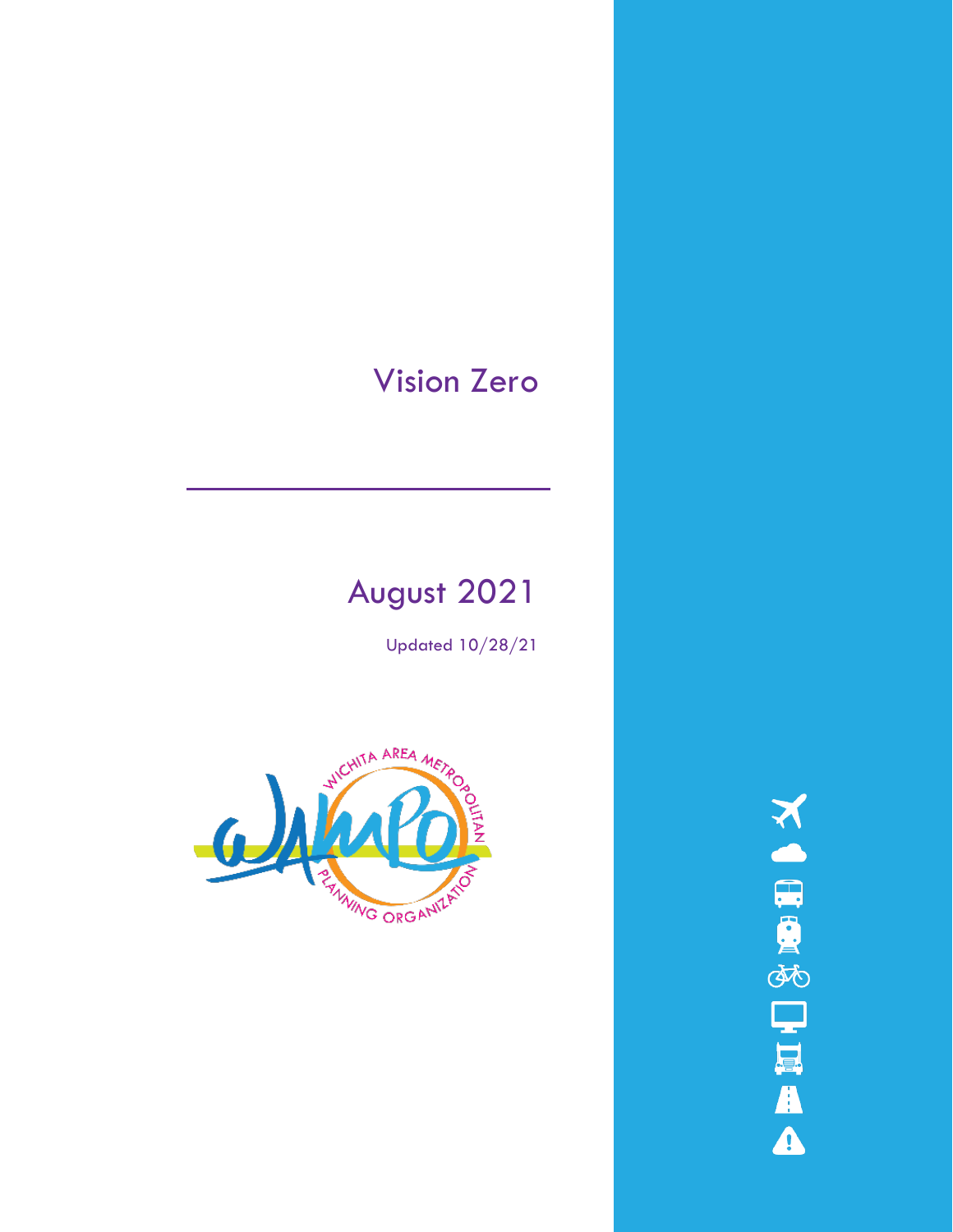## What is Vision Zero?

Vision Zero is a transportation safety philosophy based on the principle that loss of life is not an acceptable price to pay for mobility. Among those concerned with traffic safety, Vision Zero has become a useful framework to eliminate traffic deaths and severe injuries in the transportation system with a proactive and preventative approach. Vision Zero recognizes that human behavior is imperfect. Therefore, the transportation system should be designed to minimize the consequences of human error.

# Why the WAMPO Region needs Vision Zero

The Wichita Area Metropolitan Planning Organization (WAMPO) region comprises 22 cites and 3 counties. The cities and counties of the region work together to ensure the WAMPO region remains a great place to live, work, and play. WAMPO is required to set targets for MAP-21 Act mandated safety-related measures, with an overarching goal of increasing safety in the area, and reports these targets annually to the Kansas Department of Transportation (KDOT). The five-year rolling averages of fatalities and serious injuries from 2014 through 2018, as reported in WAMPO's 2020 Metropolitan Transportation Plan, are as follows:

### **Table 1. Fatalities and Serious Injuries**

| <b>Performance Measure</b>                                            | 2014-2018<br><b>Average</b> |
|-----------------------------------------------------------------------|-----------------------------|
| <b>Number of Fatalities</b>                                           | 58.6                        |
| Rate of Fatalities per 100 million VMT                                | 1.22                        |
| <b>Number of Serious Injuries</b>                                     | 146.8                       |
| Rate of Serious Injuries per 100 million VMT                          | 3.07                        |
| Number of Non-motorized Fatalities and Non-motorized Serious Injuries | 28.2                        |

The United States Department of Transportation (USDOT) defines a suspected serious injury as any injury other than fatal that results in one or more of the following:

- Severe laceration resulting in exposure of underlying tissues/muscle/organs or resulting in significant loss of blood
- Broken or distorted extremity (arm or leg)
- Crush injuries
- Suspected skull, chest, or abdominal injury other than bruises or minor lacerations
- Significant burns (second or third-degree burns over 10% or more of the body)
- Unconsciousness when taken from the crash scene
- Paralysis

### Just the Numbers

The loss of life caused by motor vehicle crashes on WAMPO streets in a preventable public health crisis. Historically, transportation systems have not been managed with a goal of zero fatalities. In the WAMPO region in 2020, they were more deaths from motor vehicle crashes than from homicides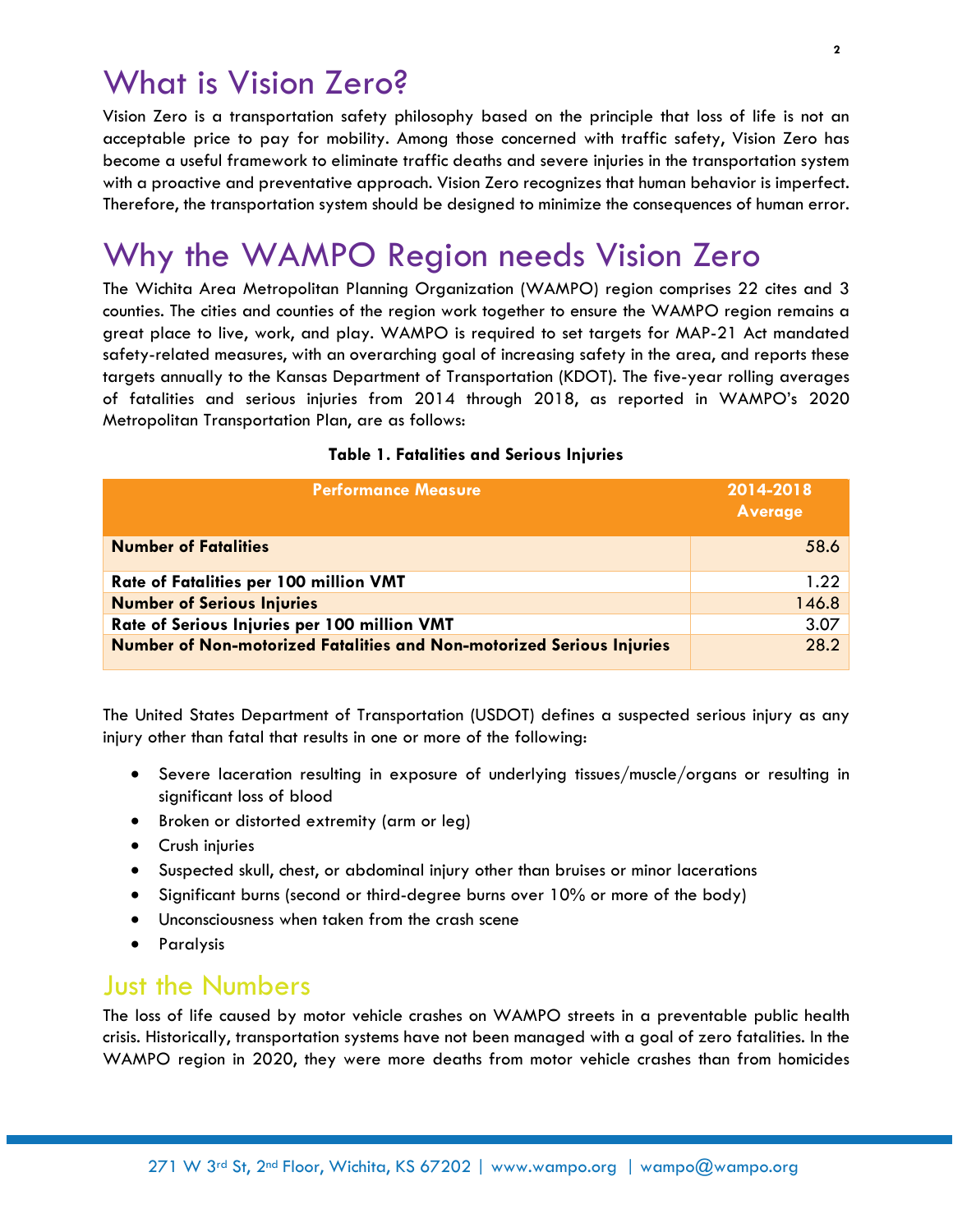(Stavola, 2021). As of 2020, fatalities in the WAMPO region have been on the incline with 4% increase from 2019.



**Figure 1. Fatalities over Time in the WAMPO Region**

Crashes involving a pedestrian or bicyclist are ten times more likely to involve a fatality compared to a motorist-only crash. Only around 2% of workers in the WAMPO region walk or bike to work every year, but 14% of pedestrians and bicyclists make up fatalities. On top of that, the WAMPO region continues to see growth in recreational bicyclists and pedestrians (via the WAMPO annual Bicycle and Pedestrian Count).



**Figure 2. Commute Method Figure 3. Traffic Deaths** 





Traffic Deaths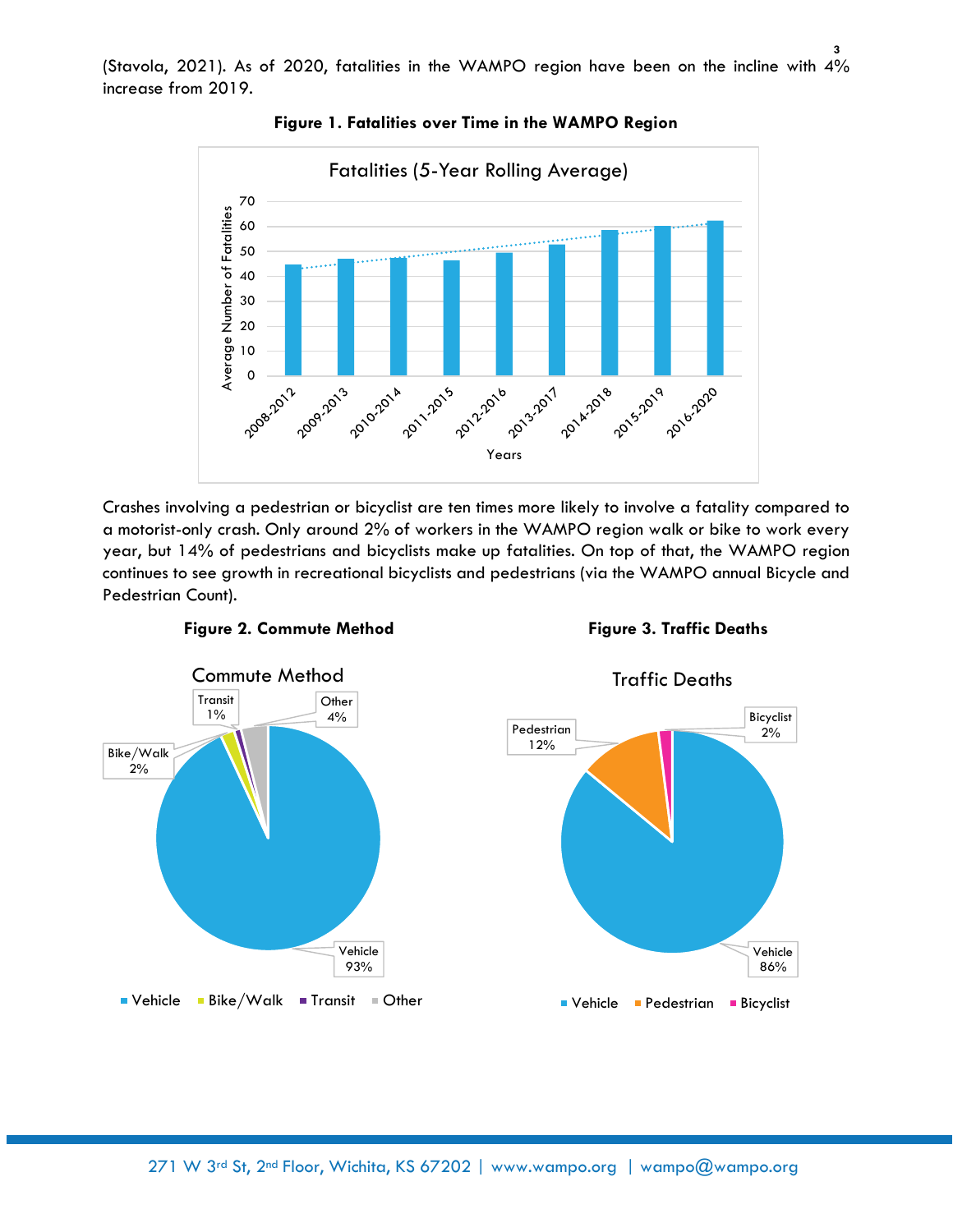While creating a safe roadway system is a priority for Vision Zero, we must also address the human behind the wheel. The top three contributors to fatalities in the WAMPO region are excessive speeding, distracted driving, and reckless driving, with each contributing around 21%, 17% and 14% respectively. Other common contributors to fatalities are the involvement of alcohol, or if a teen driver was behind the wheel at about 13% and 12% respectively, with alcohol involvement on the decline.

### *Note:*

Vehicle crashes do not apply to:

- Licensed motor vehicles designed to operate primarily on public roads
- Cooperative vehicles which are owned or leased

Vehicle crashes do not apply to:

- Unlicensed equipment or off-road vehicles
- Personal vehicles used on cooperative business (occasional use agreements—mileage reimbursement)

Vehicle crashes may not be counted when no bodily injury occurs or results from incidents other than collision.





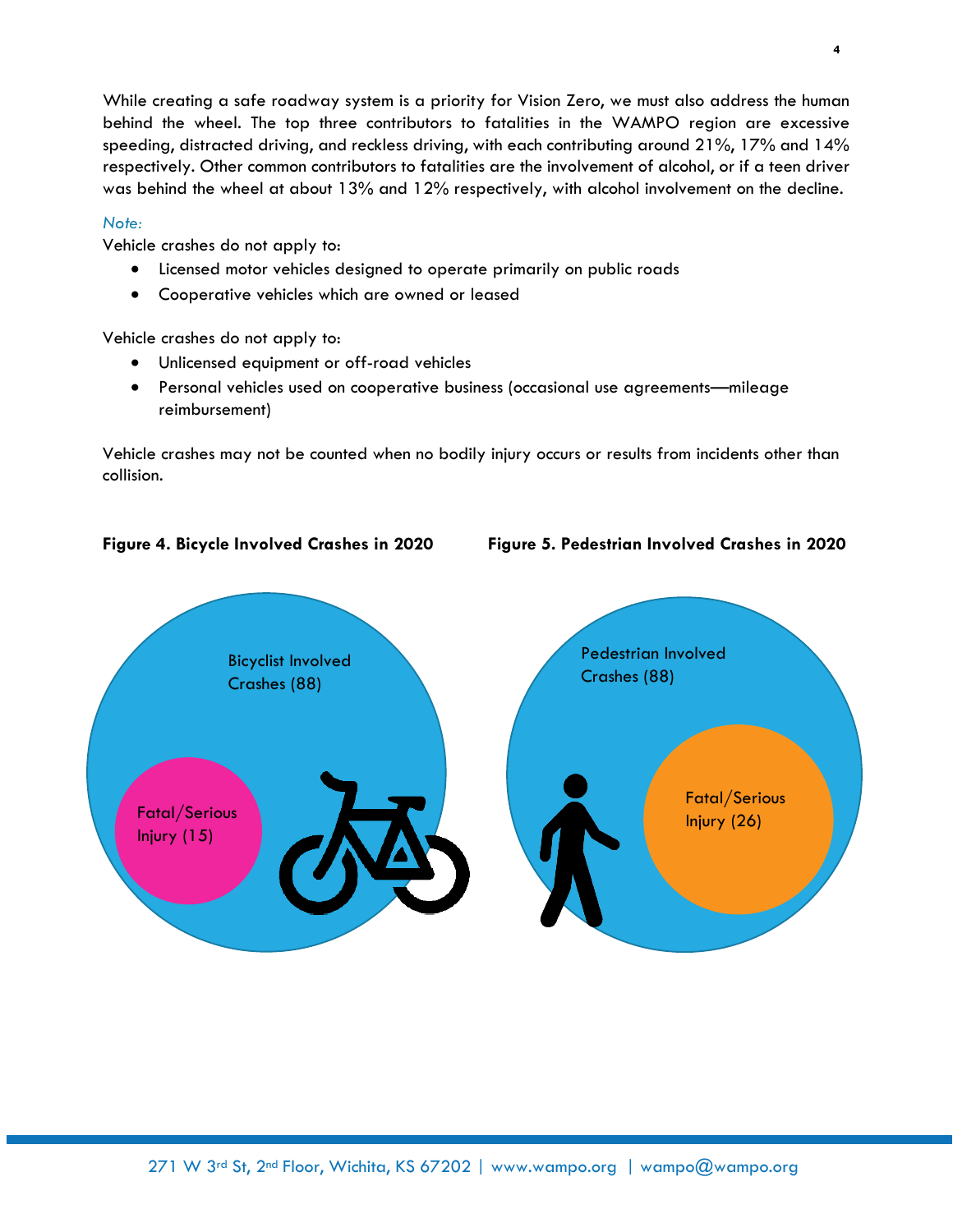| 2012-2020 | 12 AM   | <b>AM</b> | 2 AM | 3 AM | 4 AM | <b>5 AM</b> | <b>6 AM</b> | 7 AM | 8 AM | <b>9 AM</b> | <b>10 AM</b> | 11 AM |
|-----------|---------|-----------|------|------|------|-------------|-------------|------|------|-------------|--------------|-------|
| Monday    | $0.0\%$ | 0.3%      | 0.2% | 0.0% | 0.3% | $0.0\%$     | 0.8%        | 0.3% | 0.7% | 0.5%        | 0.8%         | 0.2%  |
| Tuesday   | 0.8%    | 0.2%      | 0.5% | 0.7% | 0.2% | 0.3%        | 0.2%        | 0.5% | 0.2% | 0.2%        | 0.5%         | 0.3%  |
| Wednesday | 0.8%    | 0.3%      | 0.0% | 0.0% | 0.5% | 0.5%        | 0.3%        | 0.5% | 0.5% | 0.5%        | 0.3%         | 0.5%  |
| Thursday  | 0.7%    | 0.7%      | 0.7% | 0.2% | 0.2% | 0.2%        | 0.3%        | 0.3% | 0.2% | 0.2%        | 0.5%         | 0.2%  |
| Friday    | 0.5%    | 0.2%      | 0.5% | 0.7% | 0.5% | 0.2%        | 0.3%        | 0.8% | 0.3% | 0.3%        | 0.7%         | 0.7%  |
| Saturday  | 1.0%    | 1.3%      | 1.3% | 0.3% | 0.2% | 0.2%        | $0.0\%$     | 0.3% | 0.3% | 0.2%        | 0.3%         | 1.0%  |
| Sunday    | 0.8%    | 0.5%      | 2.0% | 0.7% | 0.3% | 0.5%        | 0.7%        | 0.2% | 0.0% | 0.3%        | 0.2%         | .5%   |

**Table 2. Crash Fatality Frequency from 2012-2020 (AM)**

**Table 3. Crash Fatality Frequency from 2012-2020 (PM)**

| 2012-2020      | 12 PMI | <b>PM</b> | 2 PM | 3 PM   | 4 PM | 5 PM   | 6 PM    | <b>PM</b> | 8 PM   | 9 PM   | <b>10 PM</b> | 11 PM |
|----------------|--------|-----------|------|--------|------|--------|---------|-----------|--------|--------|--------------|-------|
| Monday         | 0.5%   | 1.2%      | 0.5% | 0.7%   | .3%  | 0.5%   | $1.0\%$ | 0.3%      | 0.7%   | $.7\%$ | 0.2%         | 0.5%  |
| <b>Tuesday</b> | 0.3%   | 0.8%      | .3%  | 0.3%   | 0.7% | 0.3%   | 0.8%    | 0.5%      | 0.8%   | 0.8%   | 0.2%         | 0.2%  |
| Wednesday      | .5%    | $.0\%$    | 0.5% | .3%    | 0.5% | 0.7%   | 0.3%    | 0.0%      | .3%    | 0.7%   | 0.2%         | 0.7%  |
| Thursday       | .2%    | .2%       | 0.8% | 0.3%   | 0.2% | $.0\%$ | 0.8%    | 0.7%      | 0.2%   | 0.8%   | 0.2%         | 0.8%  |
| Friday         | 0.7%   | 0.8%      | 0.5% | $.5\%$ | .3%  | 0.8%   | 0.7%    | 0.5%      | 1.8%   | 0.7%   | .7%          | 0.7%  |
| Saturday       | 0.5%   | 0.2%      | 0.7% | 1.3%   | 0.3% | 0.3%   | 0.8%    | 1.3%      | 0.8%   | 1.3%   | 0.5%         | 1.2%  |
| Sunday         | 0.8%   | 1.0%      | 0.5% | 0.5%   | 0.7% | 0.5%   | 0.8%    | 0.7%      | $.0\%$ | 0.3%   | 0.7%         | 1.0%  |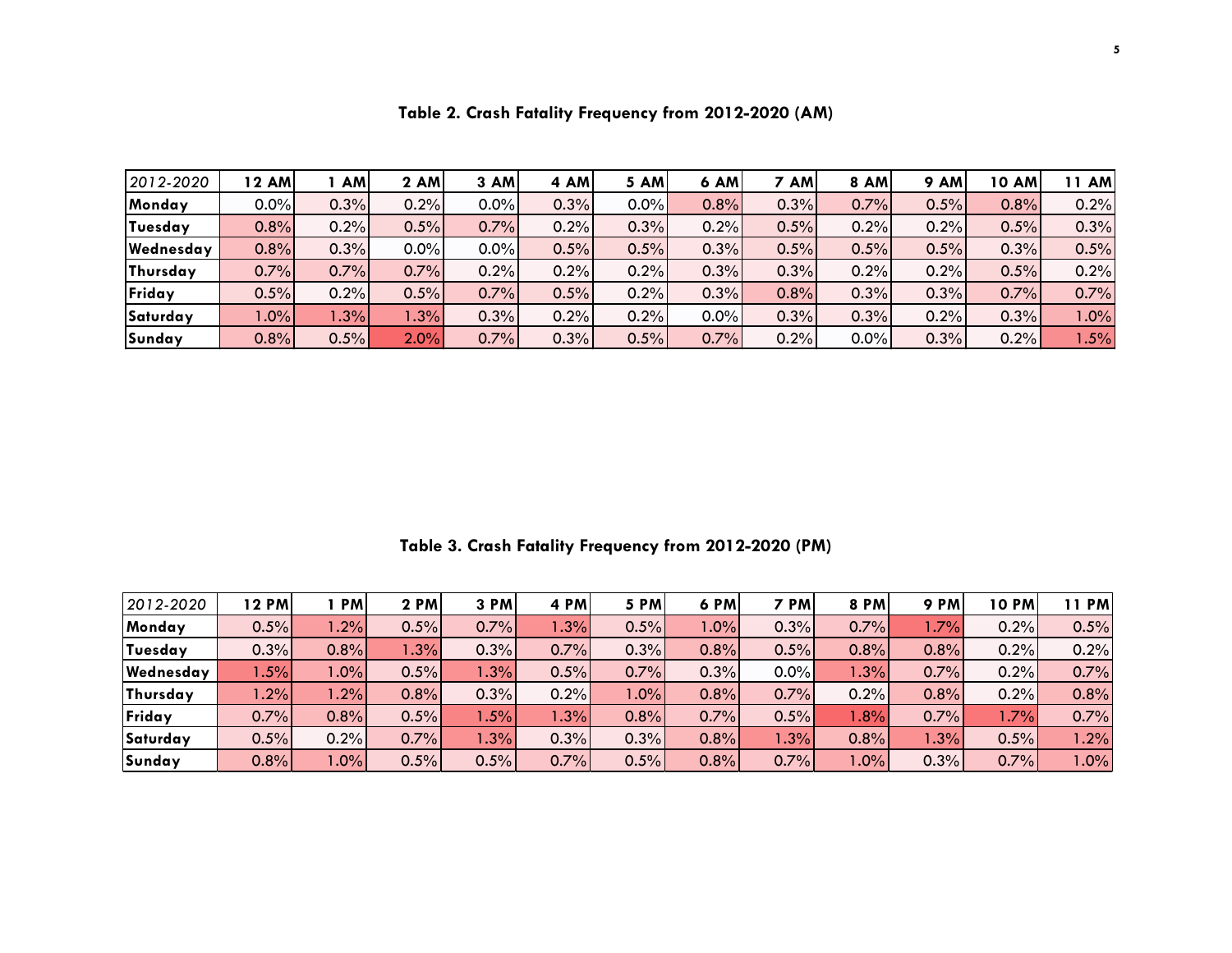| $5$ yr ave       | <b>12 AM</b> | 1 AM | 2 AM | 3 AM | 4 AM | 5 AM | 6 AM | 7 AM | 8 AM | 9 AM | <b>10 AM</b> | <b>11 AM</b> |
|------------------|--------------|------|------|------|------|------|------|------|------|------|--------------|--------------|
| Monday           | 01           | 0.4  |      |      | 0.4  | 0    | 0.2  | 0.4  |      | 0.6  | 0.6          | 0.2          |
| Tuesday          | 0.4          | 0.2  | 0.4  | 0.4  |      | 0.4  | 0.2  | 0.2  |      | 0.2  | 0.4          | 0            |
| <b>Wednesday</b> | 0.2          | 0.2  |      |      | 0.4  | 0.2  | 0.2  | 0.2  | 0.2  | 0.4  | 0            | 0.2          |
| Thursday         | 0.6          | 0.6  | 0.4  | 0.2  | 0.2  | 0    | 0.2  | 0.2  |      | 0.2  | 0.4          | 0.2          |
| Friday           | 0.6          | 0.2  |      |      | 0.2  | 0.2  | 0.2  | 0.2  | 0.2  | 0.2  |              | $\mathbf{0}$ |
| Saturday         | 0.4          | 1.2  | 0.8  | 0.2  |      | 0.2  |      |      | 0.2  |      |              | 0.6          |
| Sunday           | 0.2          | 0.4  | 01   | 0.6  | 0.2  | 0.6  | 01   | 0.2  |      | 0.2  | 0            | 0.8          |

**Table 4. Crashes 5-Year Rolling Average 2016-2020 (AM)**

**Table 5. Crashes 5-Year Rolling Average 2016-2020 (PM)**

| $5$ yr ave       | <b>12 PM</b> | 1 PM | $2$ PM | 3 PM | 4 PM | <b>5 PM</b> | 6 PM | 7 PM | <b>8 PM</b> | <b>9 PM</b> | 10 PM | <b>11 PM</b> |
|------------------|--------------|------|--------|------|------|-------------|------|------|-------------|-------------|-------|--------------|
| Monday           | 0.6          | 0.8  | 0.4    | 0.4  | 0.4  | 0.2         | 0.8  | 0.4  | 0.4         | 0.8         | 0.2   | 0.2          |
| Tuesday          | 0.4          | 0.8  | 4.6'   | 0.2  | 0.6  | 0.4         | 0.4  | 0.4  | 0.2         | 0.2         | 0.2   | 0.2          |
| <b>Wednesday</b> |              |      | 0.41   | 0.4  | 0.6  | 0.2         | 0.4  |      | 1.4         | 0.4         | 0.2   | 0.4          |
| Thursday         | 0.8          |      | 0.4    | 0.2  | 0.2  | 0.6         |      | 0.8  |             | 0.4         |       | 0.4          |
| Friday           | 0.2          | 0.4  | 01     | 0.6  |      | 0.6         | 0.6  | 0.2  |             | 0.2         | 0.6   | 0.6          |
| Saturday         | 0.4          | 0.2  | 0.4    | 0.8  |      | 0.4         |      | 0.2  | 0.8         |             | 0.4   | 0.8          |
| Sunday           | 0.6          | 0.4  |        | 0.41 | 0.6  | 0.4         | 0.6  | 0.4  |             | 0.2         | 0.4   | 0.4          |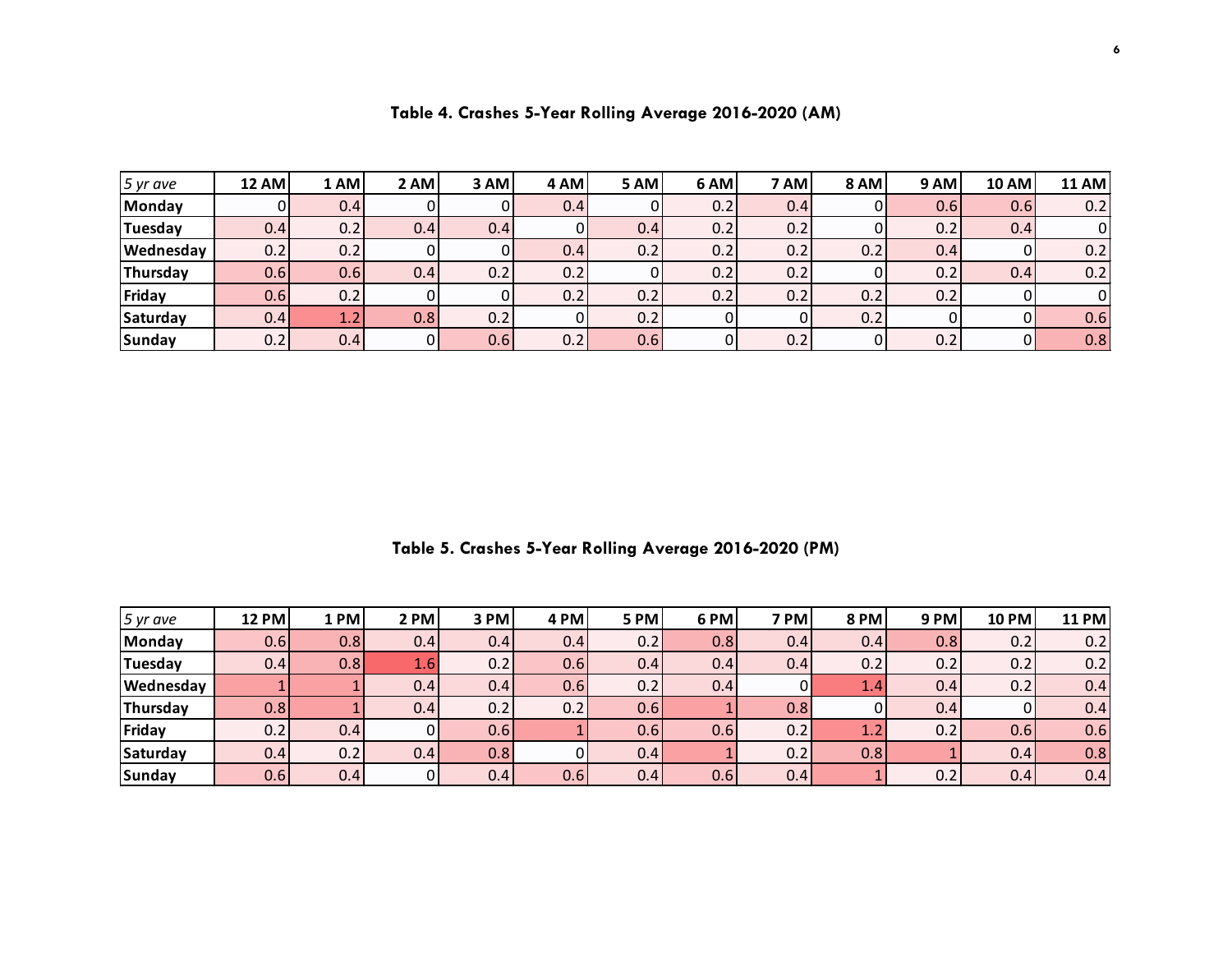## How to Adopt a Vision Zero Toolkit

Local governments may use this plan as a toolkit of resources that can be endorsed as-is or customized on a case-by-case basis to encourage the adoption of the Vision Zero philosophy and develop a local safety action plan.

### Step 1: Develop a Regional High-Injury Network

Local governments can develop their own High-Injury Network (HIN) through the use of detailed localized crash data, modify the regional HIN, or adopt the regional HIN within their own communities. A High-Injury Network maps local corridors where high numbers of people have been killed or seriously injured. The network serves as a tool to assess patterns across the city and identify particularly dangerous intersections. Some municipalities may choose to develop separate High-Injury Networks for cyclist and vehicle crashes. The HIN can then be used to help prioritize street safety improvements.

## Step 2: Develop Crash Profiles, Behavior Profiles and **Countermeasures**

| <b>Countermeasure</b>                     | <b>Description</b>                                                                                                                                                                                                                                                                                                                                                                             |
|-------------------------------------------|------------------------------------------------------------------------------------------------------------------------------------------------------------------------------------------------------------------------------------------------------------------------------------------------------------------------------------------------------------------------------------------------|
| <b>Traffic Calming</b>                    | Traffic calming refers to a full range of horizontal and vertical design elements<br>intended to slow the movement of cars through a corridor. Examples include<br>horizontal curvature, chicanes, narrow travel lanes, traffic circles, fewer lanes,<br>bulb-outs, medians, signals coordinated for slower speeds, and speed humps.                                                           |
| <b>Road Diet</b>                          | Road diets reassign space in the roadway from vehicle travel lanes to room for<br>bicycle facilities, wider sidewalks, or center turn lanes. Road diets optimize<br>street space to benefit all users by improving the safety and comfort of people<br>walking and biking by reducing travel speeds and the potential for rear-end<br>crashes.                                                 |
| <b>Protected/Separat</b><br>ed Bikeway    | Designated bicycle lanes separated from vehicle traffic by a physical barrier<br>(such as bollards, landscaping or parked cars) can increase safety for everyone<br>by decreasing opportunities for encroachment on the bike lane by people<br>driving. Protected and separated bikeways also reduce the risk of dooring.                                                                      |
| <b>Prohibited Left</b><br>Turn            | Consider banning left turns at locations where a turning vehicle may conflict with<br>people walking in the crosswalk, where opposing traffic volume is high, or from<br>a side street onto a busy two-way arterial street. Prohibiting drivers from<br>turning left reduces pedestrian interaction with vehicles when crossing.                                                               |
| <b>Pedestrian Refuge</b><br><b>Median</b> | Pedestrian refuge medians provide a protected area for people walking at the<br>center of the roadway. They reduce the exposure time for people walking and<br>simplify crossings by allowing people walking to focus on one traffic direction at<br>a time.                                                                                                                                   |
| <b>Targeted</b><br><b>Enforcement</b>     | Targeted enforcement is used to reduce the most dangerous behaviors (such as<br>speeding, distracted driving, aggressive driving, impaired driving, red-light and<br>stop sign running), particularly at locations with a history of such behaviors.<br>People driving are less likely to take part in dangerous behaviors when they<br>know there is a higher likelihood they will be caught. |

#### **Table 6. Countermeasures**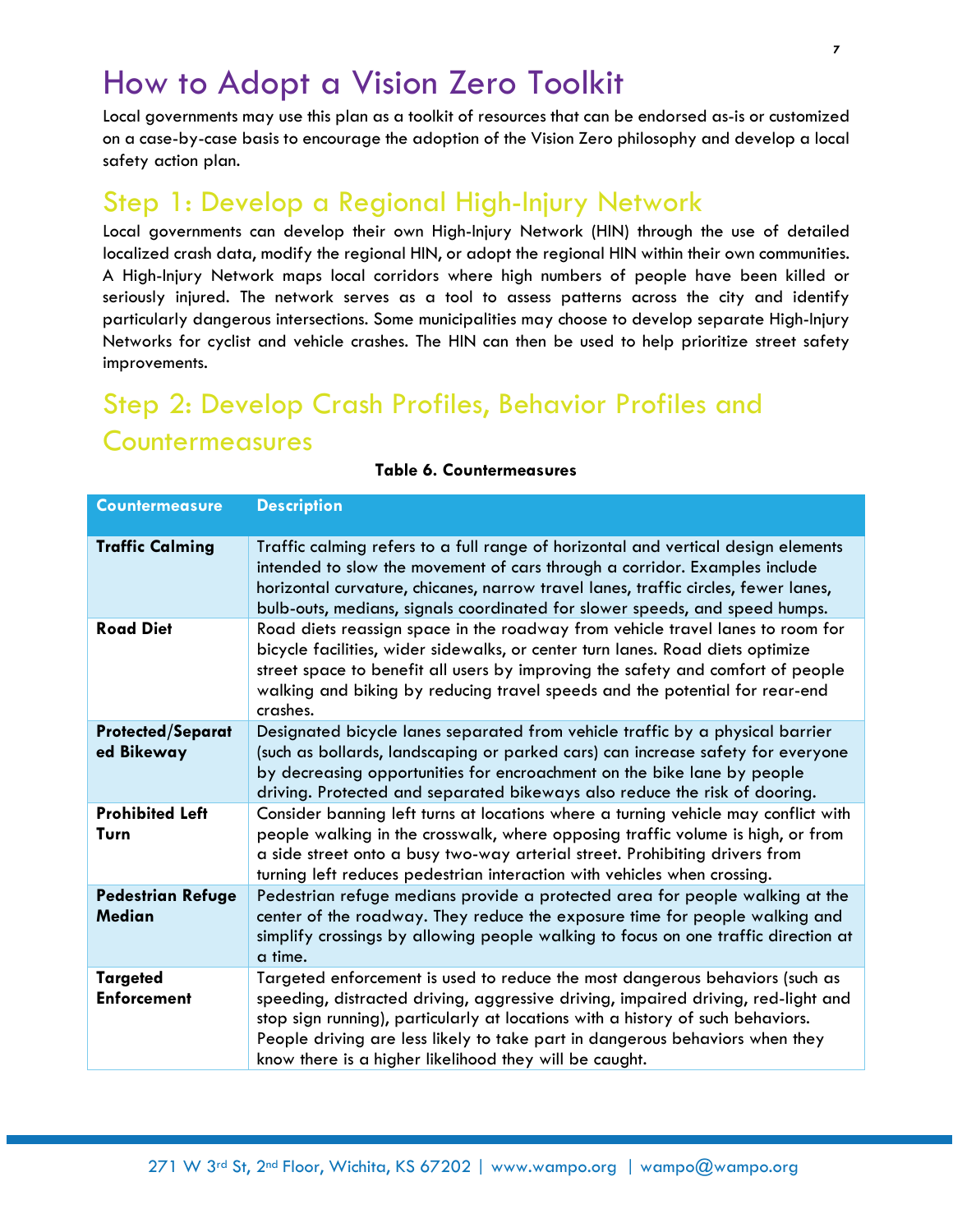Crash profiles defined by area type provide information to local governments on the types of crashes that most frequently contribute to serious injury and/or fatal crashes in their jurisdictions. The crash profiles and corresponding countermeasure glossary suggest potential actions that local governments and their partners can use to reduce these types of crashes. To apply these crash profiles, a local government can identify the area types relevant in its jurisdiction and target reduction of key crash profiles by implementing recommended countermeasures in high-priority locations (such as on the regional High-Injury Network).

## Step 3: Community Engagement

The Vision Zero Network published Equity Strategies for Practitioners to assist communities in implementing Vision Zero with a focus on equity. Key strategies from the guide are:

- Community engagement
	- o Programs and associated staff should build sustaining relationships with the community and partners.
	- o Hosting engagement meetings in locations people can attend conveniently.
	- o Reduce barriers to participation.

## Step 4: Traffic Calming

Excessive speed is a major contributing factor to fatal and serious injury crashes across all area types. Safe travel speed is a key Vision Zero principle, given the documented relationship between speed and crash severity. A variety of proven techniques can reduce travel speed:

- Realigning skewed intersections
	- o Broad, wide-radius turns can be made at high speeds.
	- o Tighter turns with a small radius can be made at lower speeds.
- Reducing travel lane widths
	- o Narrower travel lanes encourage lower vehicle speeds.
- Roundabouts
	- o Roundabouts act as horizontal deflection onto otherwise straight roadways.
	- o Can reduce operating speeds compared to standard intersections.

### **Figure 6. Speeding Myths via City of Wichita Public Works**

# **Speeding Myths**

All motorists exceed the posted speed limit by 5 to 10 mph and the only way to reduce speeding is to reduce the speed limit. FALSE! In reality, 85% of motorists drive within properlyposted speed limits.



- Excessive speeding is the major . cause of accidents. FALSE! In reality, the problem is more variations of speeds in the traffic stream.
- Low speed limits are the best. FALSE! In reality, unreasonably low speed limits result in a greater number of violations and a disrespect of other posted speed limits that are reasonable.
- Lower speed limits save gas. FALSE! Research has shown that the 55-mph National Maximum Speed Limit, which was enacted specifically to save gas, had practically no impact on fuel consumption. Most fuel is used to accelerate to a given speed. Speed limits based on actual travel speeds promote better traffic flow and reduce the amount of braking and accelerating on our roads.